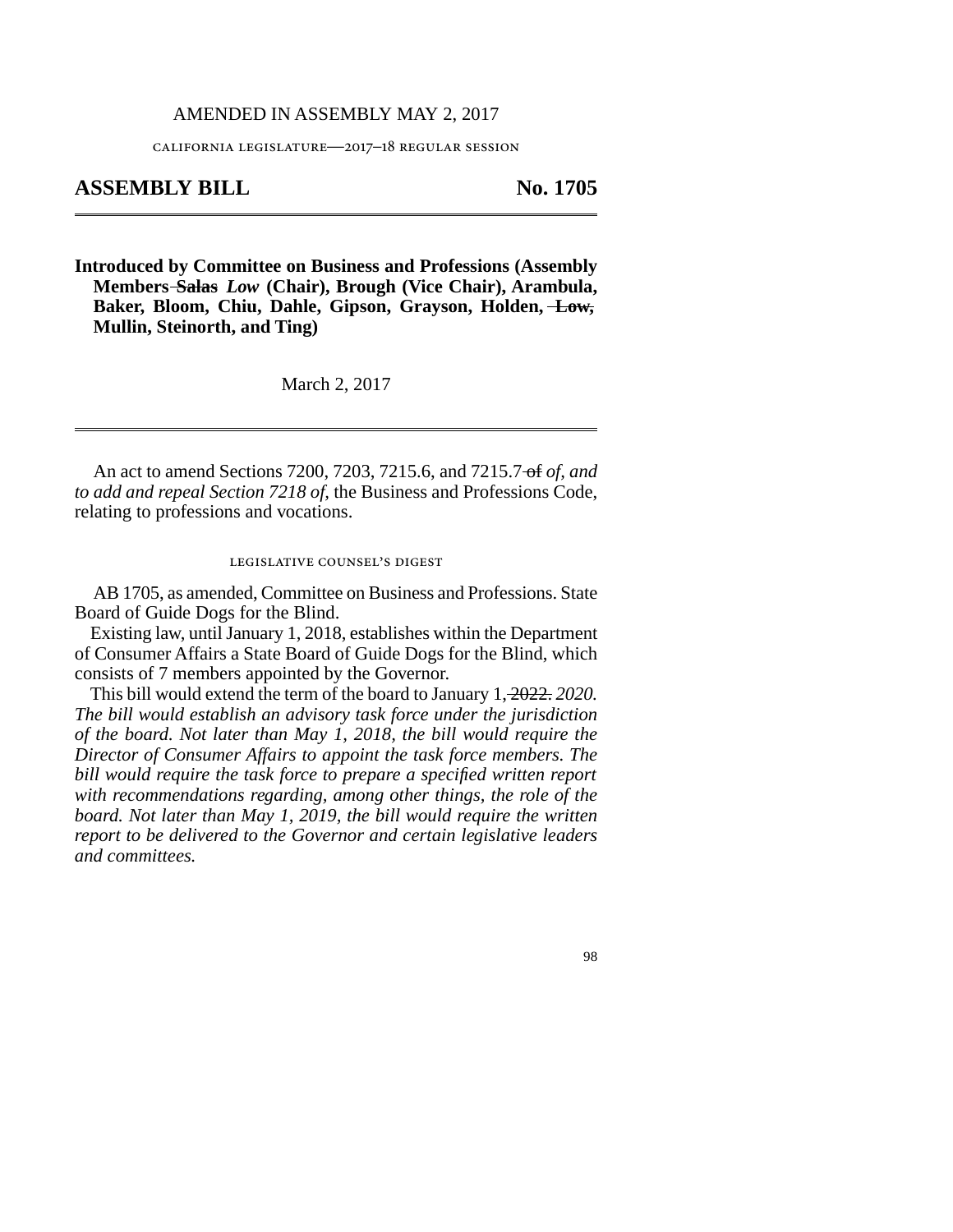Existing law requires the board to organize and elect from its membership a president, vice president, and secretary who shall hold office for one year or until the election and qualification of a successor.

This bill would eliminate the secretary position.

Existing law, until January 1, 2018, establishes a pilot project to provide an arbitration procedure for the purpose of resolving disputes between a guide dog user and a licensed guide dog school, as specified.

This bill would extend the operation of that pilot project to January 1, 2022. *2020.*

Existing law, until January 1, 2018, requires the board to prepare a factsheet regarding various functions of the board, to post that factsheet on its Internet Web site, and to provide copies to each of the licensed guide dog schools. Existing law, until January 1, 2018, also requires a licensed guide dog school to provide copies of the factsheet to every student receiving training from that school.

This bill would extend the operation of these factsheet provisions indefinitely.

Vote: majority. Appropriation: no. Fiscal committee: yes. State-mandated local program: no.

## *The people of the State of California do enact as follows:*

1 SECTION 1. Section 7200 of the Business and Professions 2 Code is amended to read:

- 3 7200. (a) There is in the Department of Consumer Affairs a
- 4 State Board of Guide Dogs for the Blind in whom enforcement of
- 5 this chapter is vested. The board shall consist of seven members
- line 6 appointed by the Governor. One member shall be the Director of
- 7 Rehabilitation or his or her designated representative. The
- 8 remaining members shall be persons who have shown a particular

line 9 interest in dealing with the problems of persons who are blind or

10 visually impaired and at least three of them shall be persons who

11 are blind or visually impaired who use guide dogs.

12 (b) This section shall remain in effect only until January  $1, \frac{2022}{3}$ ,

13 *2020*, and as of that date is repealed. Notwithstanding any other

- 14 law, the repeal of this section renders the board subject to review
- 15 by the appropriate policy committees of the Legislature.
- 16 SEC. 2. Section 7203 of the Business and Professions Code is 17 amended to read: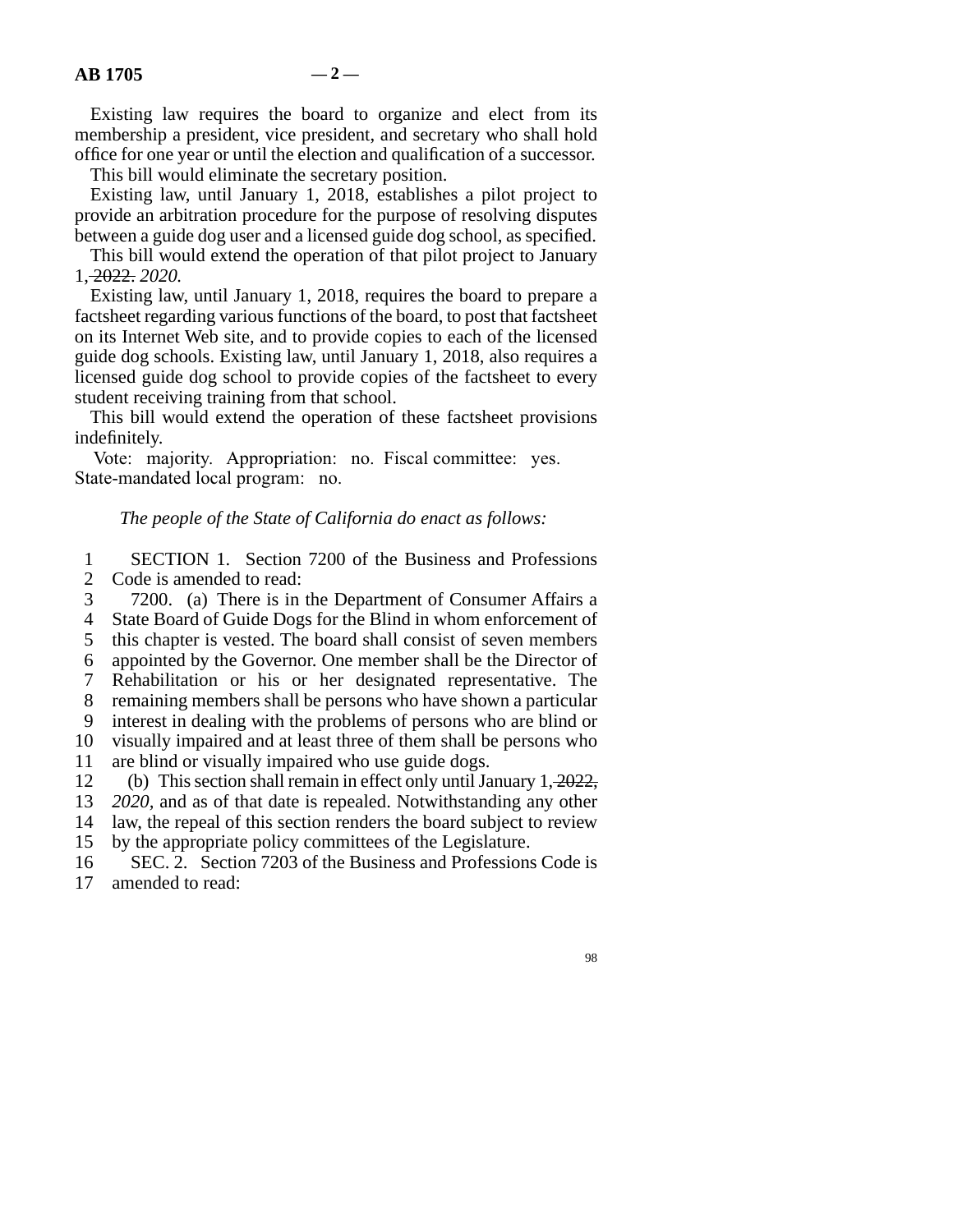1 7203. The board shall organize and elect from its membership 2 a president and vice president who shall hold office for one year<br>3 or until the election and qualification of a successor. or until the election and qualification of a successor.

4 SEC. 3. Section 7215.6 of the Business and Professions Code 5 is amended to read:

 line 6 7215.6. (a) In order to provide a procedure for the resolution line 7 of disputes between guide dog users and guide dog schools relating 8 to the continued physical custody and use of a guide dog, in all 9 cases except those in which the dog user is the unconditional legal 10 owner of the dog, the following arbitration procedure shall be 11 established as a pilot project.

12 (b) This procedure establishes an arbitration panel for the 13 settlement of disputes between a guide dog user and a licensed 14 guide dog school regarding the continued use of a guide dog by 15 the user in all cases except those in which the dog user is the 16 unconditional legal owner of the dog. The disputes that may be 17 subject to this procedure concern differences between the user and 18 school over whether or not a guide dog should continue to be used, 19 differences between the user and school regarding the treatment 20 of a dog by the user, and differences over whether or not a user 21 should continue to have custody of a dog pending investigation of 22 charges of abuse. It specifically does not address issues such as 23 admissions to schools, training practices, or other issues relating 24 to school standards. The board and its representative are not parties 25 to any dispute described in this section. to any dispute described in this section.

26 (c) The licensed guide dog schools in California and the board<br>27 shall provide to guide dog users graduating from guide dog shall provide to guide dog users graduating from guide dog 28 programs in these schools a new avenue for the resolution of 29 disputes that involve continued use of a guide dog, or the actual 30 physical custody of a guide dog. Guide dog users who are 31 dissatisfied with decisions of schools regarding continued use of 32 guide dogs may appeal to the board to convene an arbitration panel 33 composed of all of the following:

34 (1) One person designated by the guide dog user.

35 (2) One person designated by the licensed guide dog school.

36 (3) A representative of the board who shall coordinate the 37 activities of the panel and serve as chair.

38 (d) If the guide dog user or guide dog school wishes to utilize

39 the arbitration panel, this must be stated in writing to the board.

40 The findings and decision of the arbitration panel shall be final

98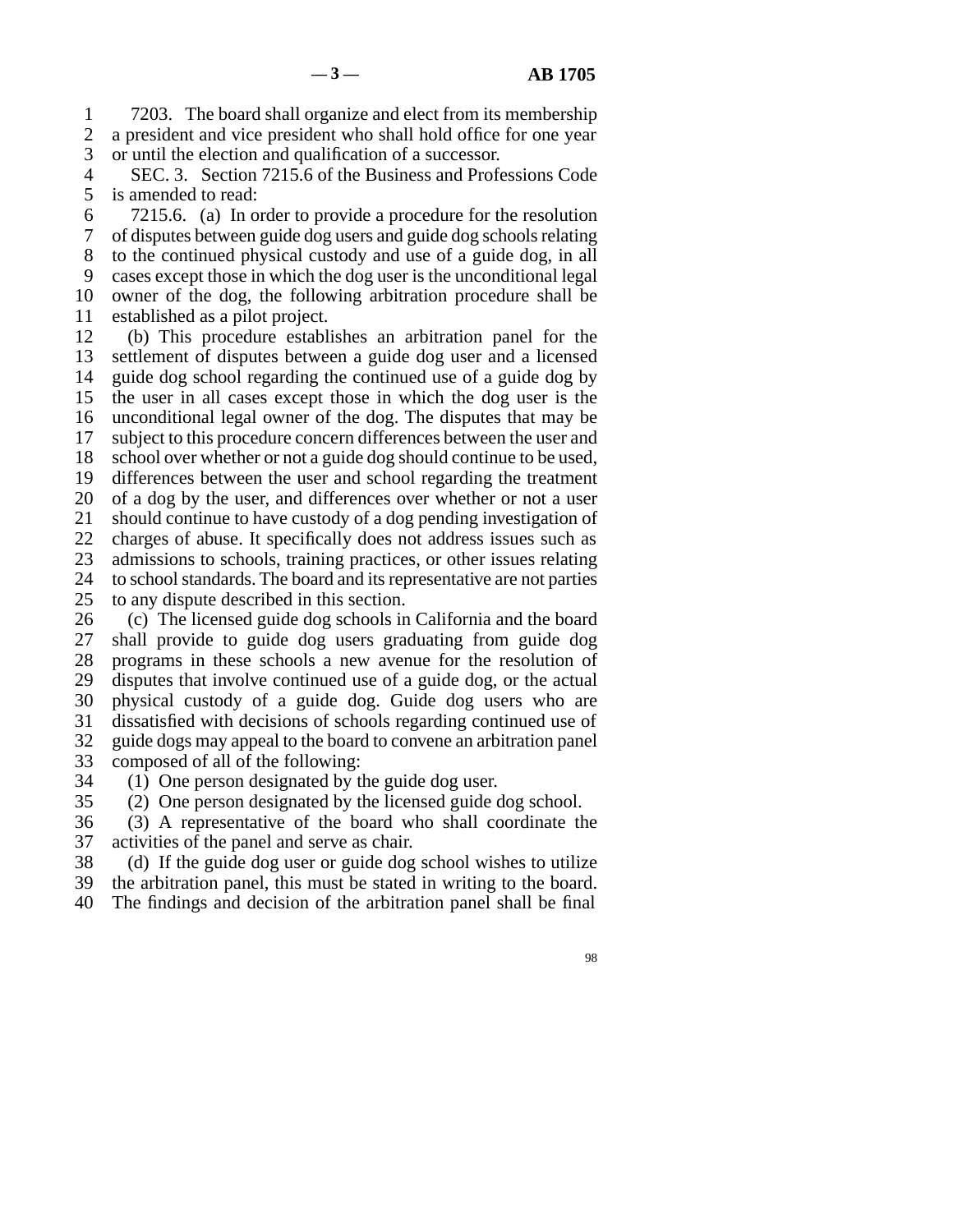line 1 and binding. By voluntarily agreeing to having a dispute resolved 2 by the arbitration panel and subject to its procedures, each party<br>3 to the dispute shall waive any right for subsequent judicial review.

to the dispute shall waive any right for subsequent judicial review. line 4 (e) (1) A licensed guide dog school that fails to comply with

5 any provision of this section shall automatically be subject to a

6 penalty of two hundred fifty dollars  $(\$250)$  per day for each day

line 7 in which a violation occurs. The penalty shall be paid to the board.

8 The license of a guide dog school shall not be renewed until all

9 penalties have been paid.

10 (2) The penalty shall be assessed without advance hearing, but 11 the licensee may apply to the board for a hearing on the issue of 12 whether the penalty should be modified or set aside. This 13 application shall be in writing and shall be received by the board 14 within 30 days after service of notice of the penalty. Upon receipt 15 of this written request, the board shall set the matter for hearing 16 within 60 days.

17 (f) As a general rule, custody of the guide dog shall remain with 18 the guide dog user pending a resolution by the arbitration panel. 19 In circumstances where the immediate health and safety of the 20 guide dog user or guide dog is threatened, the licensed school may 21 take custody of the dog at once. However, if the dog is removed 22 from the user's custody without the user's concurrence, the school 23 shall provide to the board the evidence that caused this action to 24 be taken at once and without fail; and within five calendar days a<br>25 special committee of two members of the board shall make a special committee of two members of the board shall make a 26 determination regarding custody of the dog pending hearing by 27 the arbitration panel. 28 (g) (1) The arbitration panel shall decide the best means to

29 determine final resolution in each case. This shall include, but is 30 not limited to, a hearing of the matter before the arbitration panel 31 at the request of either party to the dispute, an opportunity for each 32 party in the dispute to make presentations before the arbitration 33 panel, examination of the written record, or any other inquiry as 34 will best reveal the facts of the disputes. In any case, the panel 35 shall make its findings and complete its examination within 45 36 calendar days of the date of filing the request for arbitration, and 37 a decision shall be rendered within 10 calendar days of the 38 examination.

39 (2) All arbitration hearings shall be held at sites convenient to 40 the parties and with a view to minimizing costs. Each party to the

98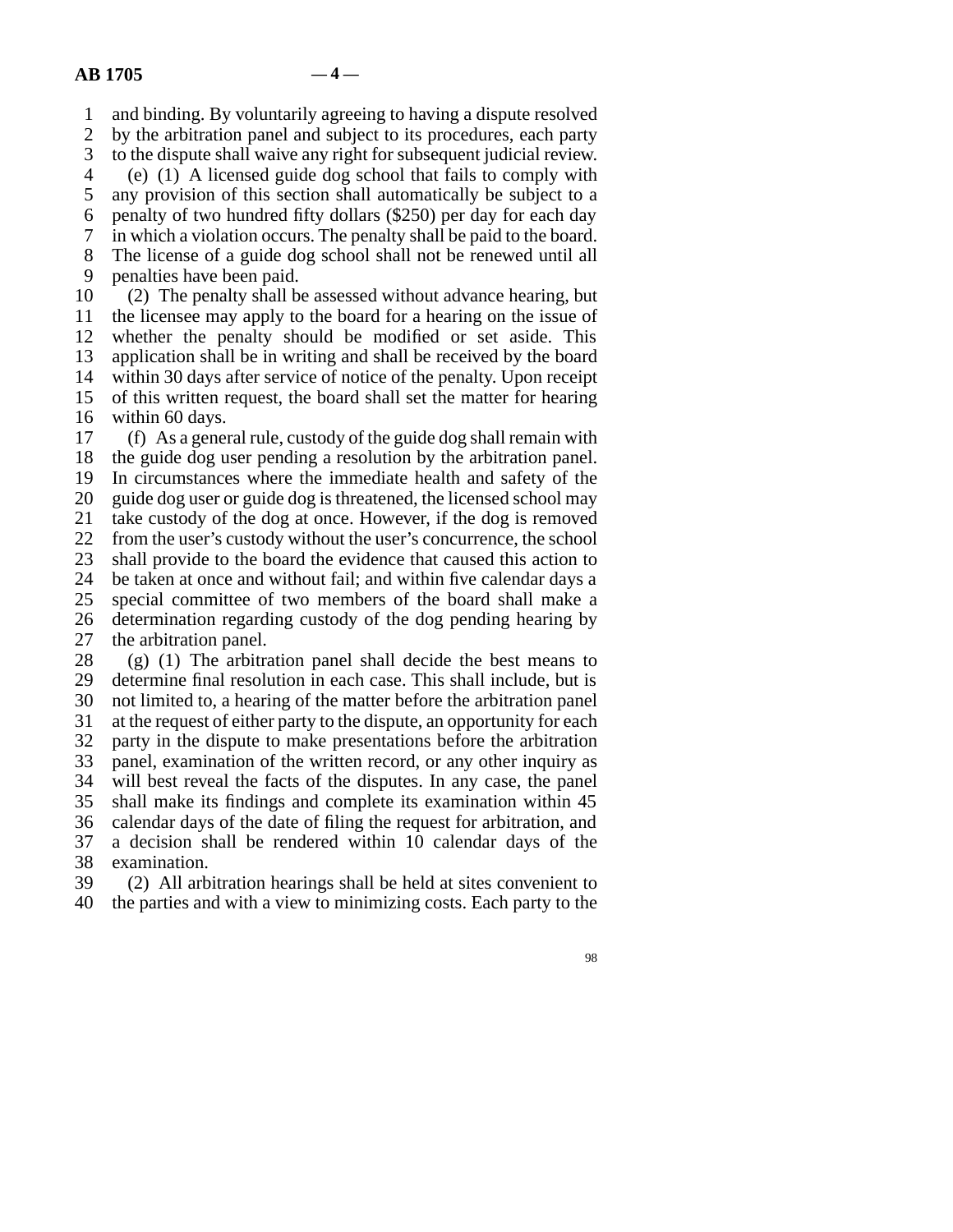- line 1 arbitration shall bear its own costs, except that the arbitration panel,
- 2 by unanimous agreement, may modify this arrangement.
- 3 (h) The board may study the effectiveness of the arbitration
- 4 panel pilot project in expediting resolution and reducing conflict
- 5 in disputes between guide dog users and guide dog schools and 6 may share its findings with the Legislature upon request.
- 7 (i) This section shall remain in effect only until January  $1, \frac{2022}{3}$ , 8 *2020*, and as of that date is repealed.
- 9 SEC. 4. Section 7215.7 of the Business and Professions Code 10 is amended to read:
- 11 7215.7. (a) The board shall prepare a factsheet that shall 12 contain all of the following:
- 13 (1) A description of the purposes served by the board.
- 14 (2) A description of the board's role in assisting guide dog users 15 who are victims of alleged guide dog discrimination.
- 16 (3) A description of the board's arbitration procedure under 17 Section 7215.6.
- 18 (b) The board shall post the factsheet on its Internet Web site 19 and provide copies to each guide dog school licensed pursuant to 20 this chapter. A school licensed under this chapter shall provide a
- 21 copy of the factsheet to every student receiving training from that 22 school.<br>23  $SEC.$
- 23 *SEC. 5. Section 7218 is added to the Business and Professions* 24 *Code, to read:*
- 24 *Code, to read:*<br>25 7218. (a) line 25 *7218. (a) An advisory task force is hereby established under*
- line 26 *the jurisdiction of the board. Not later than May 1, 2018, the*
- 27 *Director of Consumer Affairs shall appoint the members of the* 28 *task force.*
- 29 (b) The task force shall prepare a written report with
- 30 *recommendations on the role and the mission of the board and if* line 31 *there is a continued need for the regulation of guide dog schools,*
- line 32 *guide dog trainers, and fundraising programs.*
- line 33 *(c) (1) Not later than May 1, 2019, the written report shall be*
- line 34 *delivered to the Governor, the Senate Committee on Rules, the*
- line 35 *Speaker of the Assembly, the Assembly Committee on Business*
- line 36 *and Professions, and the Senate Committee on Business,*
- 37 *Professions and Economic Development.*
- line 38 *(2) The report shall be submitted in compliance with Section* line 39 *9795 of the Government Code.*